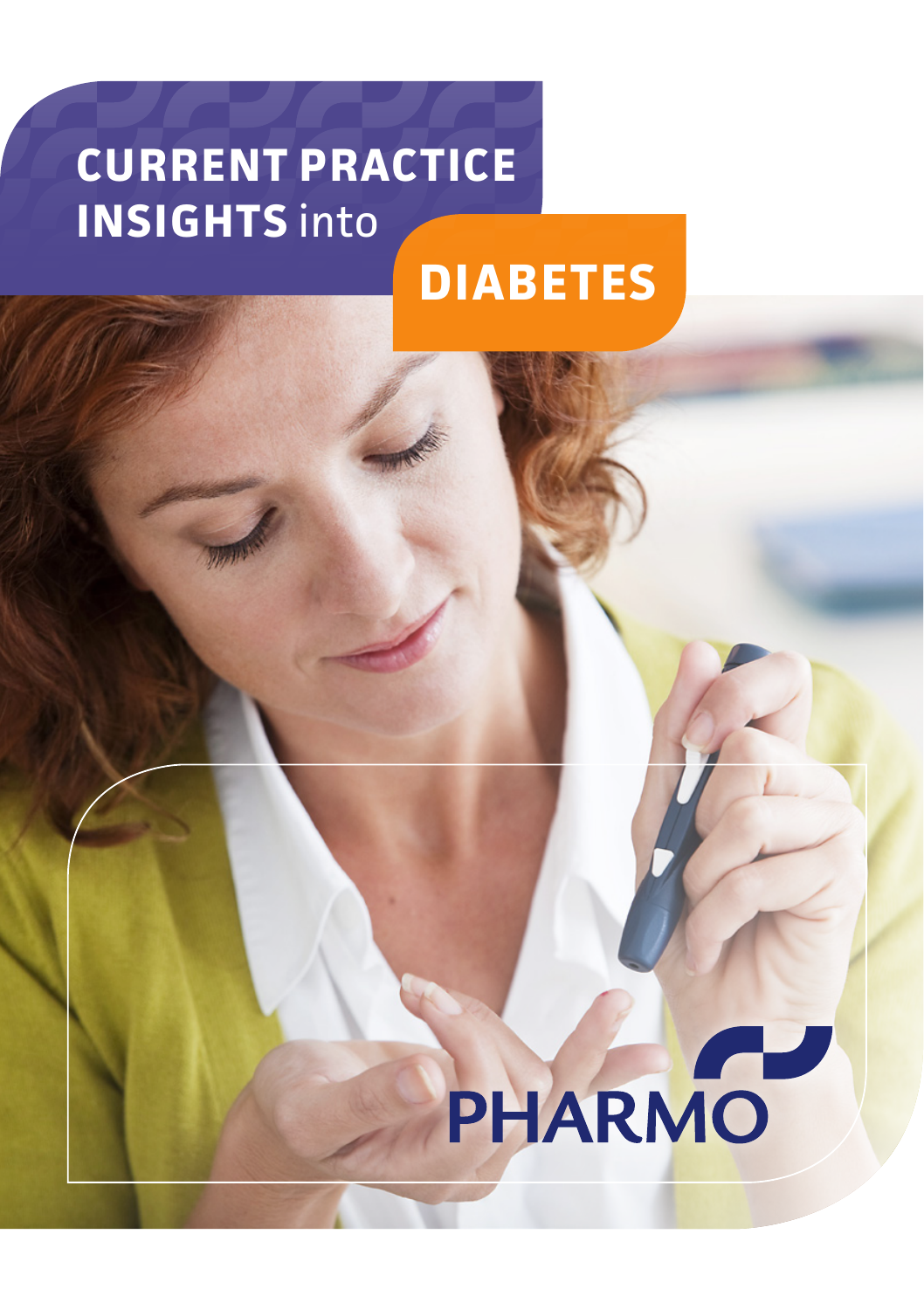An experienced sparring partner for all your EU healthcare questions

Patient-centric data derived from real-life healthcare settings is a key element in generating evidence for decision-making by healthcare stakeholders. Our clients use this evidence to demonstrate safety, effectiveness and quality of care. PHARMO is specialised in generating this evidence, by means of observational and real-life research with data from current treatment practice. We provide expert data analysis to support regulatory, market access and treatment decisions throughout a product life-cycle.

PHARMO has delivered its tailor-made services for more than 600 late-phase studies across a wide range of therapeutic areas.

For healthcare research using medical data from diabetes patients, PHARMO has access to an excellent observational framework by linking data from different healthcare settings in the Netherlands, including data from general practitioners, inand out-patient pharmacies, clinical laboratories and hospitals.

**PHARMO Database Network** Rapid access to primary and secondary healthcare data





We are continuing to expand our capabilities in Europe by collaborating with European healthcare database partners

## Examples of information available

### **Diabetes Cohort**

From 2002 onwards

Regularly updated and expanded to include new patients

Diagnoses and symptoms (International Classification of Primary Care (ICPC) codes)

- *• Type 1 Diabetes*
- *• Type 2 Diabetes • Gestational diabetes*
- 

#### Test results

- *• Body Mass Index (BMI)*
- *• Blood pressure*
- *• Glycemic control (HbA1c)*
- *• Lipids (e.g. LDL, HDL)*

#### Health indicators

- 
- *• Smoking • Physical fitness*

# Healthcare resource information